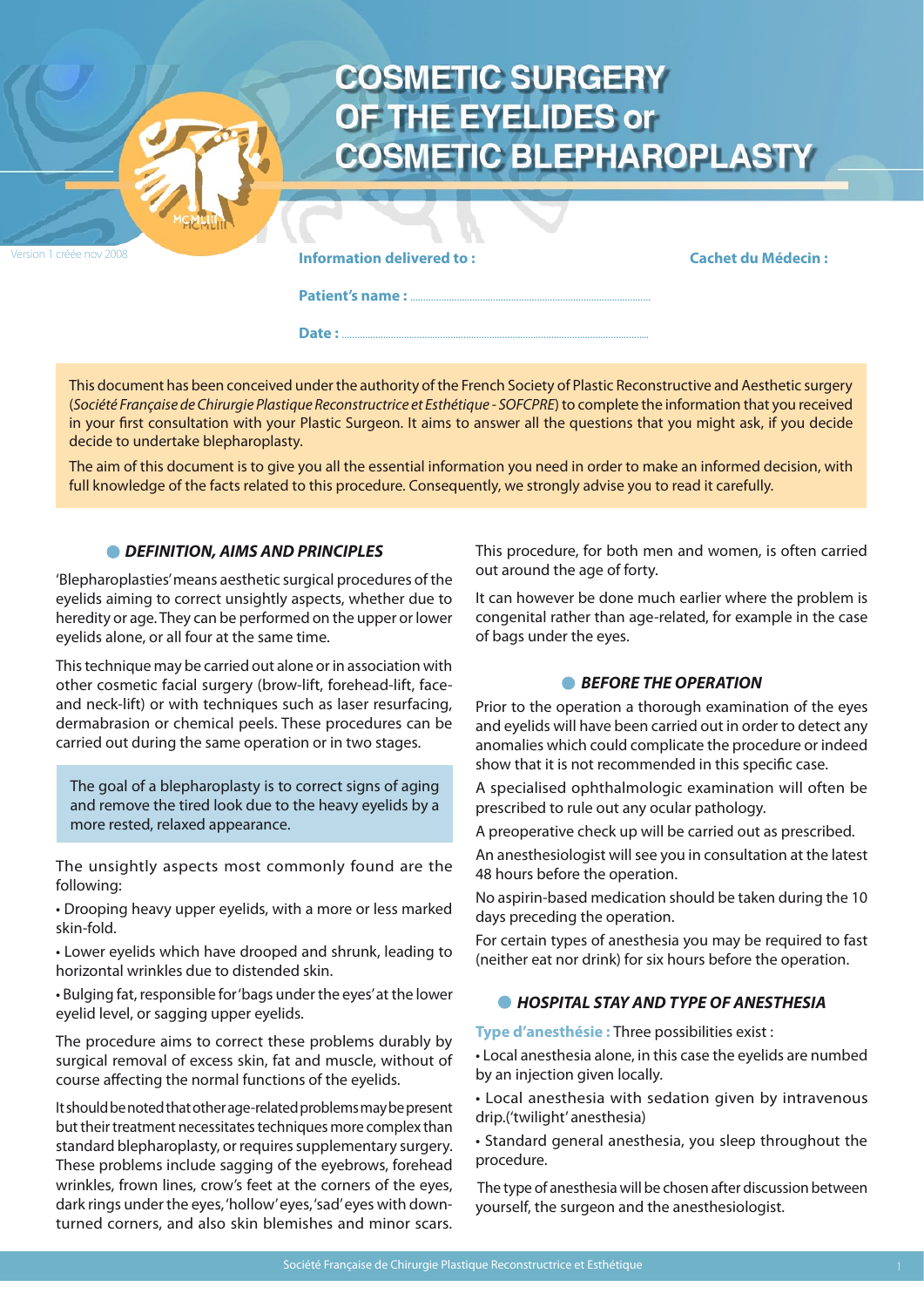**Hospital stay :** The procedure may be carried out on an outpatient basis, in an ambulatory facility, the patient leaves on the same day after a few hours under observation.

However, in some cases a short hospital stay can be preferable. The patient arrives in the morning (or sometimes the previous evening) and is discharged the following morning.

## *THE PROCEDURE*

Each surgeon has adopted his or her own specific technique which he or she adapts in order to obtain the best results in each case.

We can however give some basic points.

#### **Incisions :**

• **Upper eyelids** : They are concealed in the fold situated at the mid-point of the eyelid, between the mobile and fixed parts.

• **Lower eyelids** : They are 1 to 2mm below the eyelashes, and can go slightly beyond them.



The line of these incisions corresponds of course to the position of the scars, which will therefore be hidden in folds of skin.

**Note** : For the lower eyelids, in the case of isolated "bags" (without excess skin to be removed), a blepharoplasty can be carried out by the transconjunctival approach, that is by using incisions placed inside the eyelids, thus leaving no visible sc

#### **Résection :**

Once the incision made, unsightly excess fat is removed, as are redundant muscle and sagging skin. At this stage, numerous appropriate adjustments can be made in order to tailor the procedure to the specific needs of the patient.

#### **Sutures :**

Stitches are made using very fine nonabsorbable thread (they are removed a few days after the procedure).

The operation can take between 30 minutes and 2 hours depending on the specific requirements and complexity of the case.

### **AFTER THE OPERATION**

There is no actual pain, but possibly some discomfort with a sensation of tension in the eyelids, slight irritation of the eyes and perhaps some blurring of vision.

During the first few days rest is advised, with no physical strain, no lifting heavy weights for example.

During the recovery period there will be edema (swelling), and bruising, to a variable degree for each individual patient.

For the first few days it may be impossible to close the eyes completely, a slight detachment of the external angle of the eye may also be observed, but in both cases these signs are rapidly reversible.

The sutures will be removed between the 3rd and 6th day after surgery.

Visible signs of the operation will diminish little by little, a return to normal social and professional activities will be possible after 6 to 20 days.

The scars may remain as pinkish lines for the first few weeks, but can be hidden by makeup from the 7th day onward.

Slight hardening of the detached zones may persist for a few months, but is not perceptible to others.

### **• THE RESULT**

The final aspect will not be visible before 3 to 6 months. This is the time lapse necessary for the tissues to regain their softness and for the scars to heal and practically disappear.

In general the procedure will have corrected redundant skin folds and removed fatty pads thus rectifying the old, tired look.

The results of this procedure are usually among the most durable found in aesthetic surgery. Once the fatty pads removed they do not in general return, so this is a permanent effect. On the other hand skin does continue to age and the excess folds of the eyelids can, over time, recur. However a second operation is rarely envisaged within twelve years.

# *DISAPPOINTING RESULTS*

These can result from a misunderstanding concerning what can reasonably be achieved. For example lowering of the forehead and eyebrows can only be corrected by a foreheadand brow-lift.

They can also be due to unexpected tissue reaction or unusual scarring phenomena.

Very fine lines may persist, the eyes may appear slightly too 'hollow' (the bony outline of the eye-socket being visible). Other imperfect results could be a slight downward retraction of the lower eyelids, slight asymmetry, or 'whitish' scars.

These imperfections can be remedied by corrective surgery if necessary, usually under local anesthesia from the 6th month following surgery.